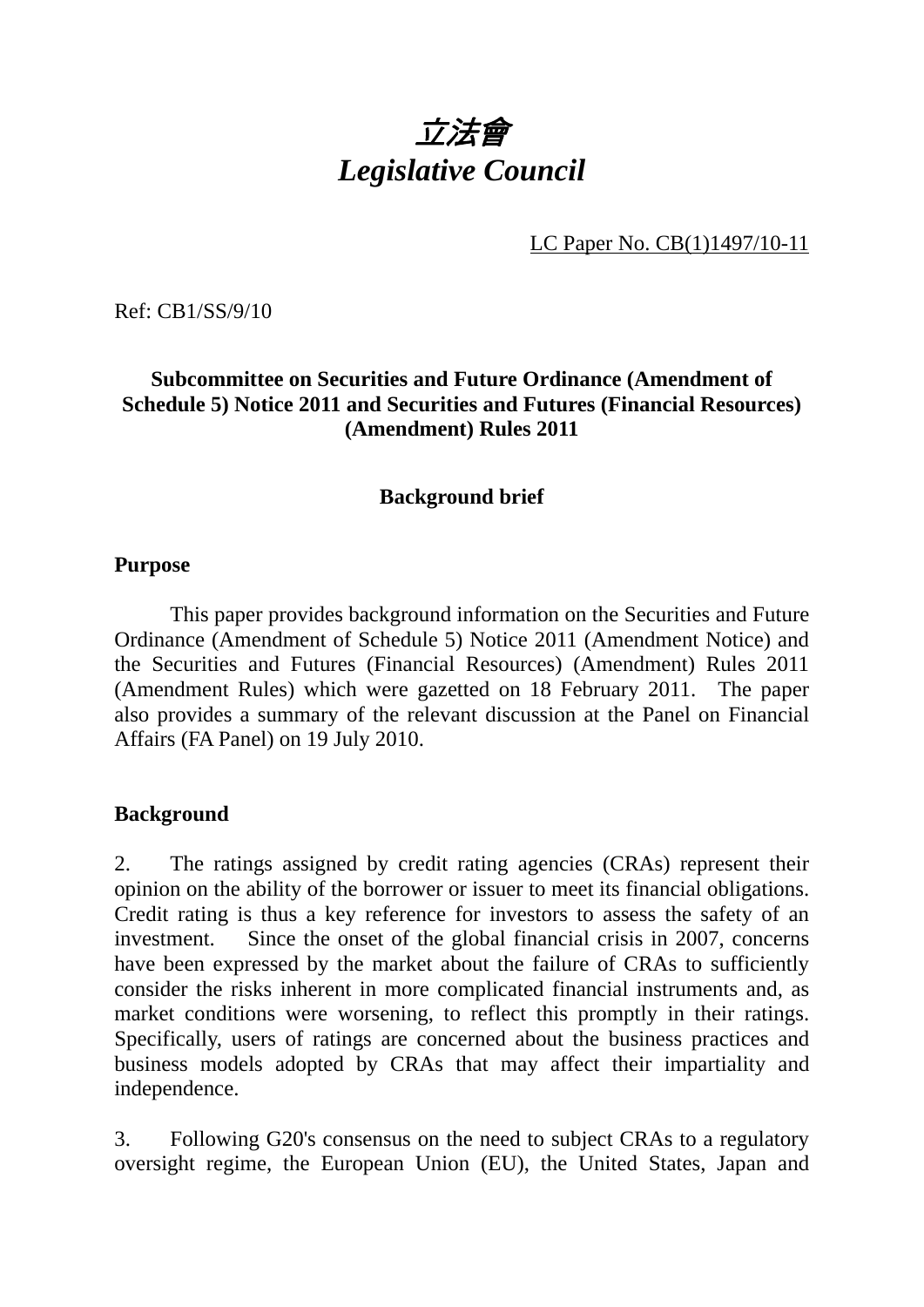Australia have announced regulatory measures to strengthen oversight of CRAs. Against this backdrop of global agreement on regulating CRAs, the Government considers that it would be in the public interest to establish a regulatory oversight regime in Hong Kong to enhance investor protection and to enable credit ratings prepared by Hong Kong-based CRAs to continue to be serviceable in other jurisdictions.

4. The Securities and Futures Commission (SFC) conducted a public consultation exercise from 19 July 2010 to 20 August 2010 on the relevant proposals, and Administration briefed the FA Panel on the proposals on 19 July 2010. SFC released the consultation conclusions on 29 October 2010, reporting that a total of 21 written submissions had been received and the respondents overwhelmingly indicated support for the proposals. A summary of major issues raised by the respondents provided in the consultation conclusions report of SFC is reproduced in the **Appendix**.

# **The legislative proposals**

# Amendment Notice

5. The Amendment Notice, which is made by the Financial Secretary under section 142 of the Securities and Futures Ordinance (Cap. 571) (SFO), amends Schedule 5 to the SFO by adding a new type of regulated activity to Part 1 of the Schedule- "Type 10 : providing credit rating services". The effect of this amendment is that the existing regulatory regime under the SFO will apply to corporations, authorized financial institutions and individuals providing credit rating services in Hong Kong.

6. Under the Amendment Notice, Type 10 regulated activity relates to the preparation of opinions, expressed using a defined ranking system, primarily regarding the creditworthiness of a person other than an individual, debt securities, preferred securities or an agreement to provide credit. It does not include the following activities:

- (a) preparing, pursuant to a request made by a person, a credit rating which is exclusively prepared for, and provided to, the person and that is neither intended for dissemination to the public or distributed by subscription, whether in Hong Kong or elsewhere, nor reasonably expected to be so disseminated or distributed; or
- (b) gathering, collating, disseminating or distributing information concerning the indebtedness or credit history of any person.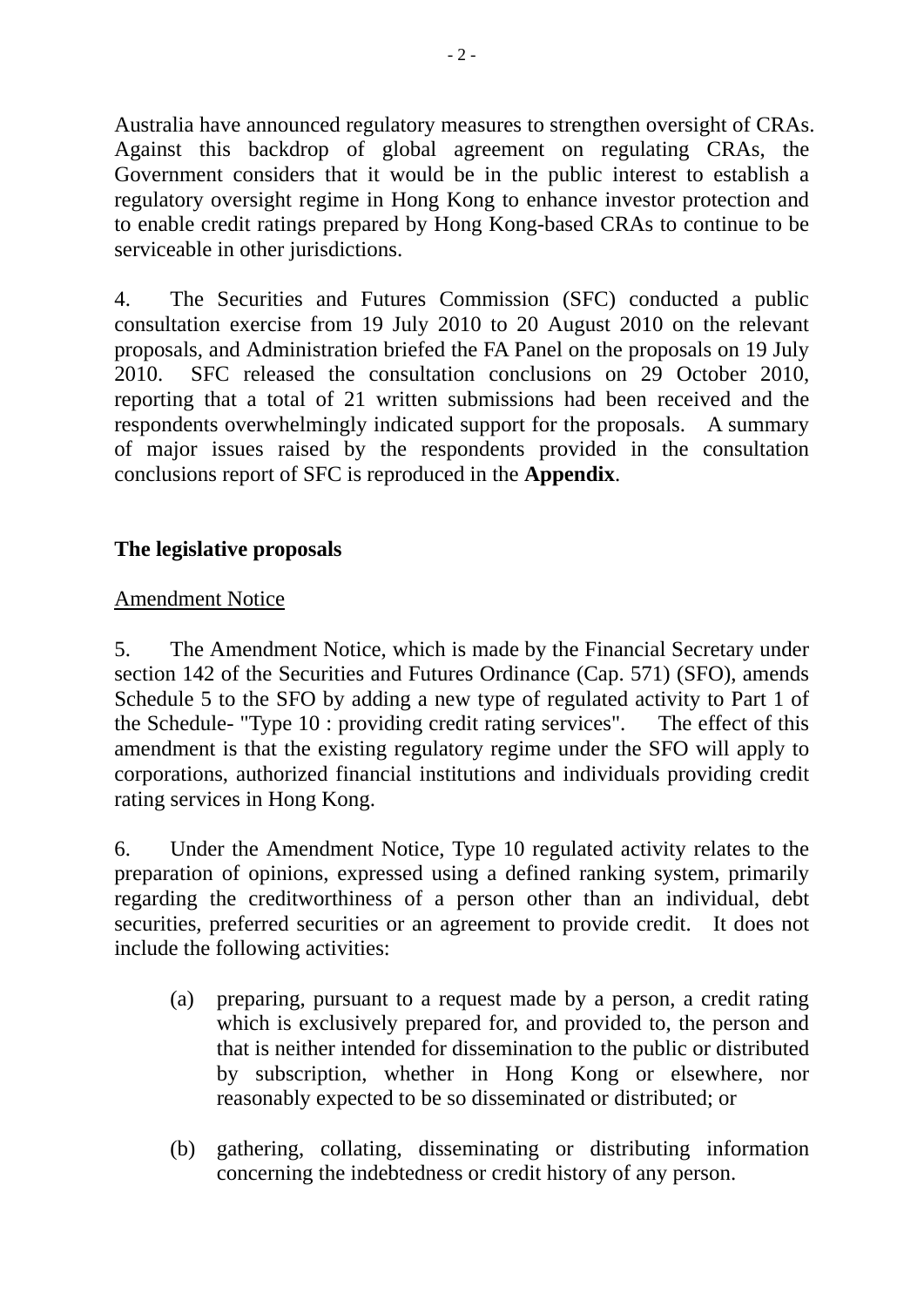### Amendment Rules

7. The Amendment Rules are made by SFC under section 145 of the SFO (after consultation with the Financial Secretary) to amend the Securities and Futures (Financial Resources) Rules (Cap. 571 sub. leg. N) (FR Rules) to provide for paid-up share capital requirements and liquid capital requirements for corporations licensed for Type 10 regulated activity and connected matters. The major amendments are as follows;

- (a) a reference to Type 10 regulated activity is added to section 5 of and Schedule 1 to the FR Rules so as to impose a duty on corporations licensed for Type 10 regulated activity to maintain a minimum paid-up share capital and required liquid capital as prescribed in Schedule 1 to the FR Rules; and
- (b) a reference to Type 10 regulated activity is added to section 56 of the FR Rules so as to impose a duty on corporations licensed for Type 10 regulated activity to submit periodic returns to SFC.

8. The Amendment Notice and the Amendment Rules will come into operation on 1 June 2011.

## **Discussion at the Panel on Financial Affairs**

9. At its meeting on 19 July 2010, the FA Panel discussed the Administration's proposal for establishing a regulatory regime for CRAs operating in Hong Kong. Panel members did not raise objection to the proposal. A member expressed the view that an effective regulatory regime for CRAs should include legislation to hold the CRAs liable for problematic credit ratings. The member doubted the effectiveness of the proposed regulatory regime, given the absence of provisions for class actions and order of compensation.

10. The Administration explained that CRAs would be required to comply with a future CRA Code of Conduct to be drawn up based on the revised Code of Conduct Fundamentals for CRAs issued by the International Organization for Securities Commissions (IOSCO) in May 2008. The IOSCO standards required credit rating activities to be conducted in accordance with the principles of integrity, independence, transparency and confidentiality. Under the proposed regulatory system, SFC would monitor the operation of CRAs, and might take disciplinary actions, including the revocation of licence in a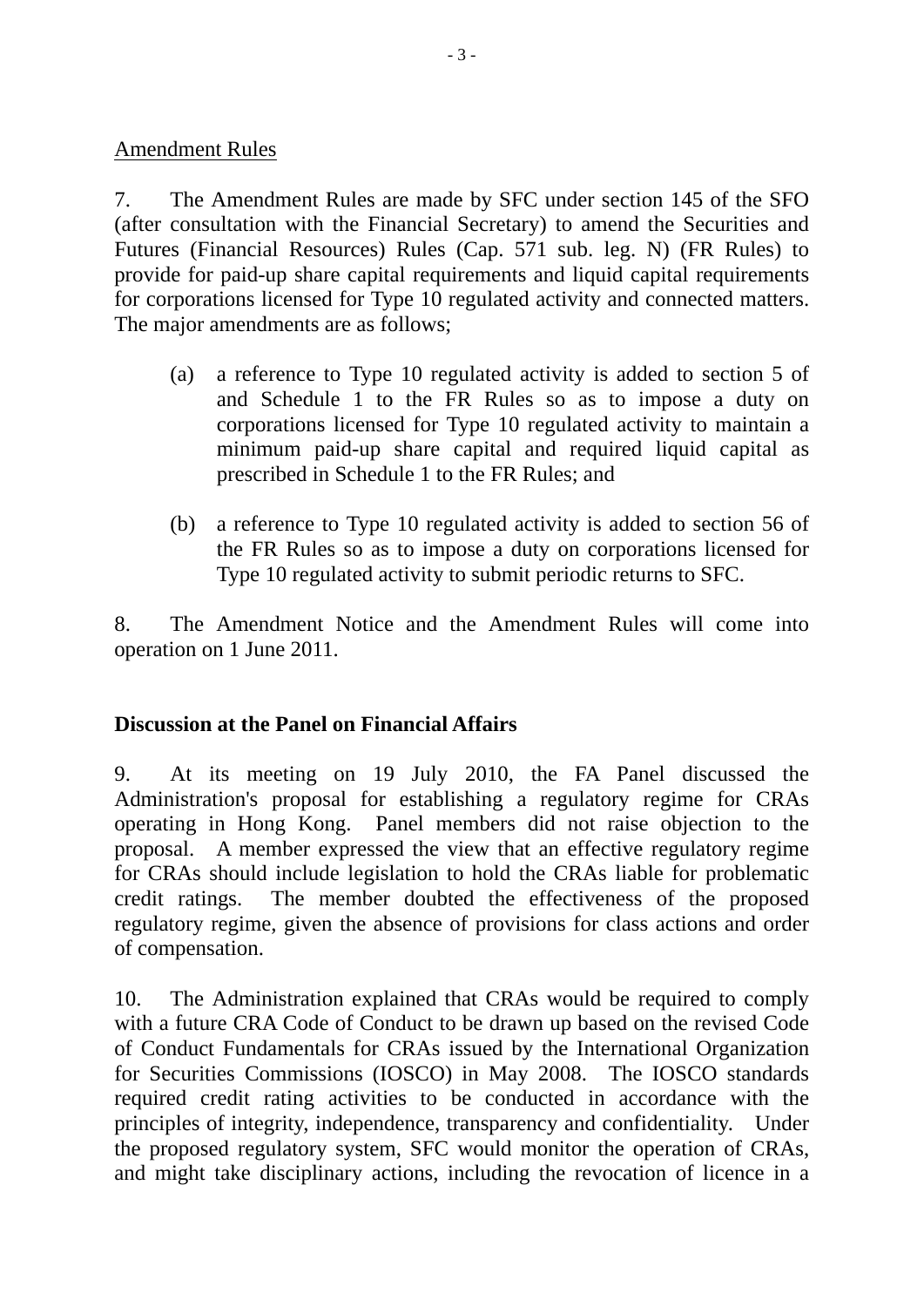serious case, against a CRA which had breached the CRA Code of Conduct. The proposed regulatory regime was in fact more rigorous than those in the United Kingdom and the United States, as both CRAs and their rating analysts would need to be licensed. Since any disciplinary actions taken by SFC against a CRA would have profound impact on the reputation of the CRA and its business, CRAs would be cautious not to breach the CRA Code of Conduct and relevant legislation.

11. On a member's concern about the co-operation between Hong Kong and other CRA regulatory bodies in the world, the Administration advised that a global network of CRA regulatory regimes was being formed. After the implementation of the proposed regulatory regime, Hong Kong would sign a Memorandum of Understanding (MOU) with the EU governing the serviceability of CRAs in both Hong Kong and the EU. Under similar MOUs signed between the EU and other jurisdictions, CRAs registered in Hong Kong would be subject to similar regulation in other jurisdictions.

12. As regards the concern about the mechanism to ensure independence and objectivity of CRAs in making sovereign credit ratings, the Administration advised that in accordance with the revised Code of Conduct Fundamentals for CRAs issued by IOSCO, in instances where the government was the rated entity and simultaneously was also the body pursuing the oversight function related to the CRA concerned, the CRA should use different employees to conduct its rating actions than those employees involved in its oversight issues. In Hong Kong, SFC was an independent statutory body responsible for the regulation of the securities market. Like the regulatory bodies in other jurisdiction, SFC would concentrate on monitoring CRAs' conduct in producing credit ratings to ensure that their credit ratings were awarded based on independent, objective and fair assessments.

# **Relevant papers**

13. The relevant papers are available at the following links:

Report by Legal Service Division on subsidiary legislation gazetted on 18 February 2011 and tabled in Council on 23 February 2011 (LC Paper No. LS29/10-11):

http://www.legco.gov.hk/yr10-11/english/hc/papers/hc0225ls-29-e.pdf

Legislative Council Brief by the Administration on the "Securities and Future Ordinance (Amendment of Schedule 5) Notice 2011" and the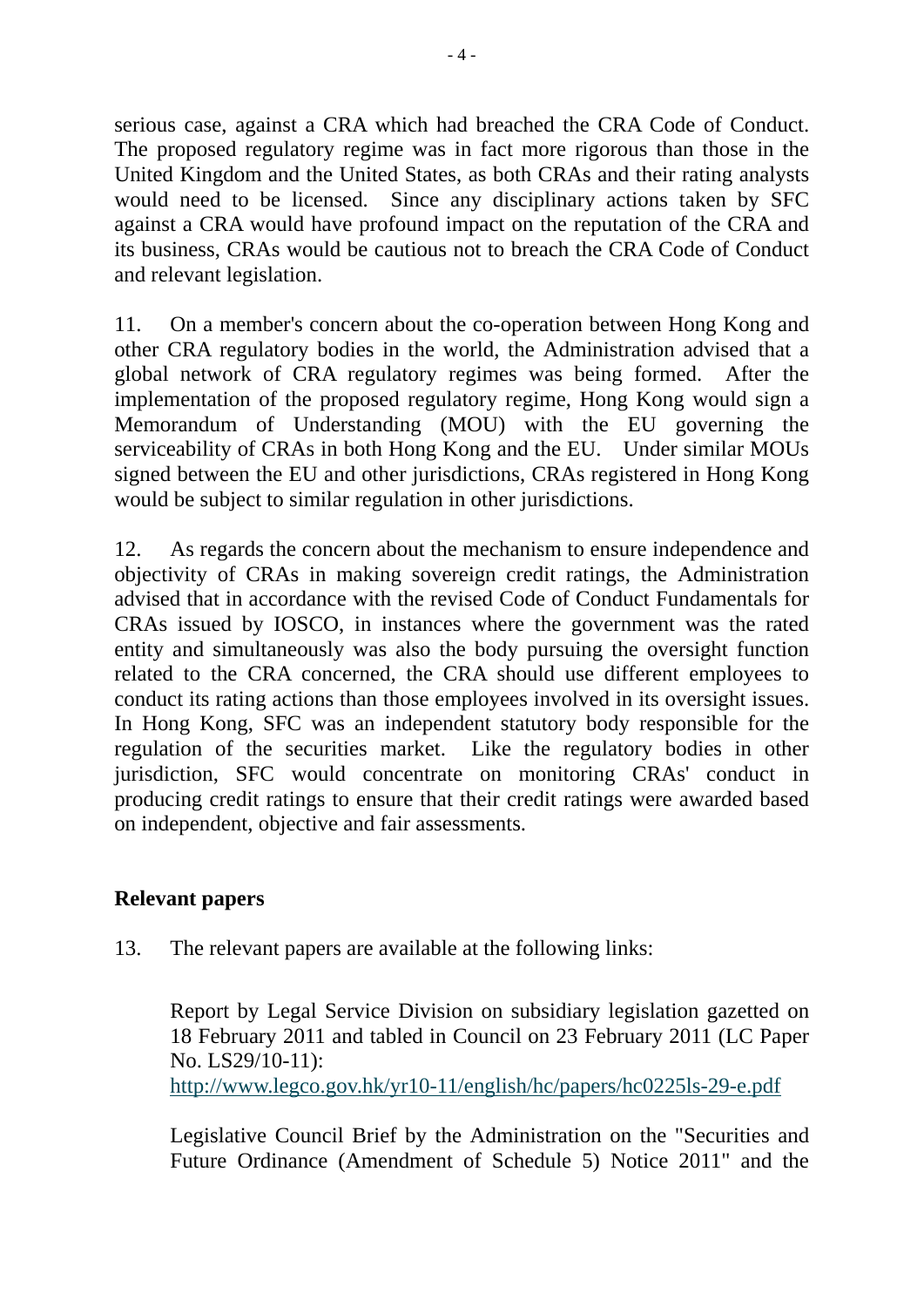"Securities and Futures (Financial Resources) (Amendment) Rules 2011":

http://www.legco.gov.hk/yr10-11/english/subleg/brief/28\_29\_brf.pdf

Minutes of Financial Affairs Panel Meeting on 19 July 2010 (paragraphs: 53-63):

http://www.legco.gov.hk/yr09-10/english/panels/fa/minutes/fa20100719.pdf

Report of the Securities and Futures Commission on consultation conclusions issued on 29 October 2010: http://www.sfc.hk/sfc/doc/EN/speeches/public/consult/conclusions\_cra\_eng.pdf

Administration's paper on "Regulation of credit rating agencies" http://www.legco.gov.hk/yr09-10/english/panels/fa/papers/fa0719cb1-2525-4-e.pdf

Background brief on regulation of credit rating agencies prepared by the Legislative Council Secretariat http://www.legco.gov.hk/yr09-10/english/panels/fa/papers/fa0719cb1-2524-e.pdf

Council Business Division 1 Legislative Council Secretariat 7 March 2011